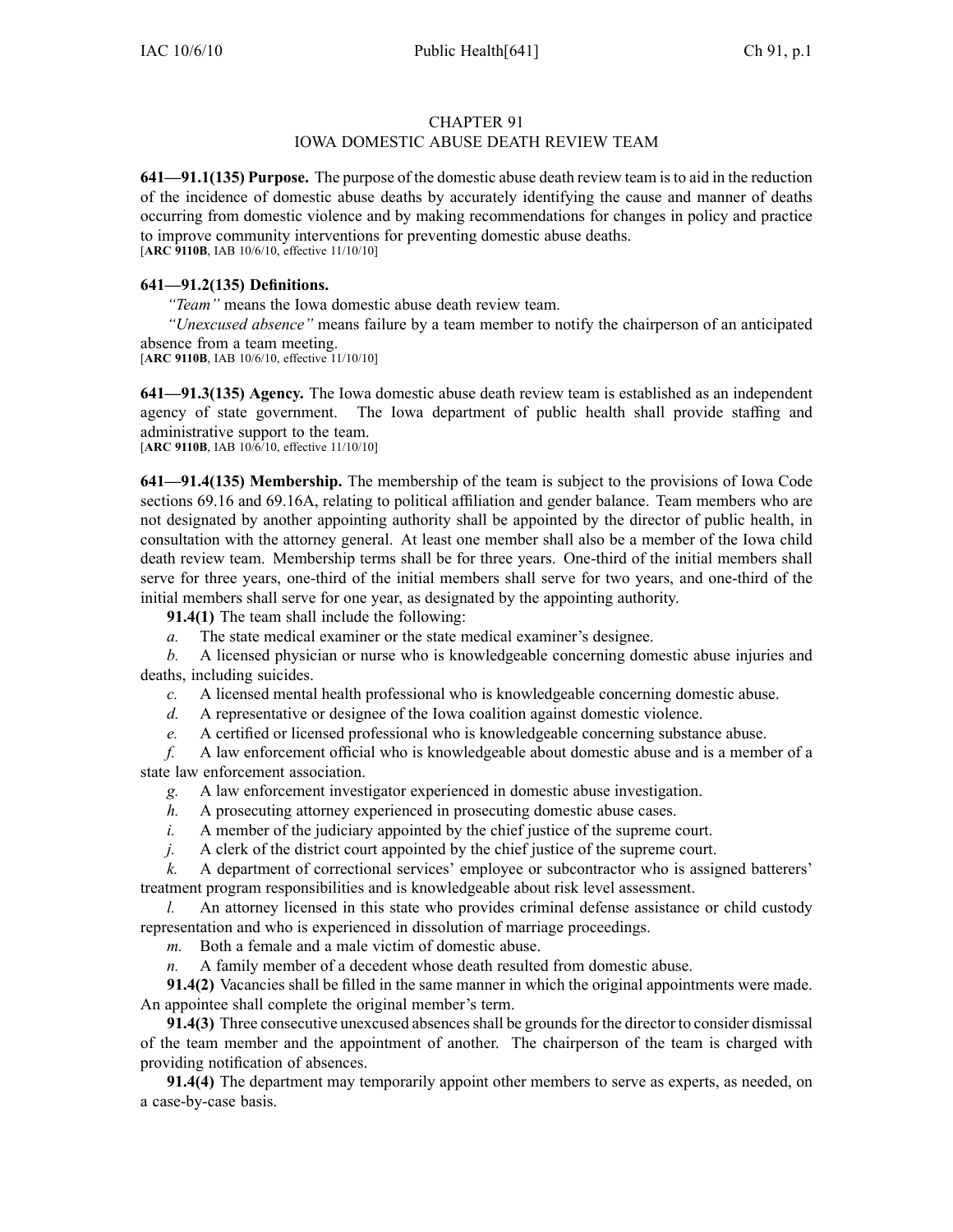**91.4(5)** Members of the team who are currently practicing attorneys or current employees of the judicial branch shall not participate in the following:

*a.* A case review involving <sup>a</sup> case in which the team member is presently involved by professional capacity.

*b.* Development of protocols for domestic abuse death investigations and team review.

*c.* Development of regulatory changes related to domestic abuse deaths.

[**ARC 9110B**, IAB 10/6/10, effective 11/10/10]

**641—91.5(135) Officers.** Officers of the team shall be <sup>a</sup> chairperson and <sup>a</sup> vice chairperson and shall be elected at the first meeting of each fiscal year unless designated at the time of appointment. Vacancy in the office of chairperson shall be filled by elevation of the vice chairperson. Vacancy in the office of vice chairperson shall be filled by election at the next meeting after the vacancy occurs. The chairperson shall preside at all meetings of the team, appoint such subcommittees as deemed necessary, and designate the chairperson of each subcommittee. If the chairperson is absent or unable to act, the vice chairperson shall perform the duties of the chairperson. When so acting, the vice chairperson shall have all the powers of and be subject to all restrictions upon the chairperson. The vice chairperson shall also perform such other duties as may be assigned by the chairperson.

[**ARC 9110B**, IAB 10/6/10, effective 11/10/10]

**641—91.6(135) Meetings.** The team shall meet upon the call of the chairperson, upon the reques<sup>t</sup> of <sup>a</sup> state agency, or as determined by the team. Robert's Rules of Order shall govern all meetings. [**ARC 9110B**, IAB 10/6/10, effective 11/10/10]

**641—91.7(135) Expenses of team members.** The members of the team are eligible for reimbursement of actual and necessary expenses incurred in the performance of their official duties. [**ARC 9110B**, IAB 10/6/10, effective 11/10/10]

# **641—91.8(135) Team duties and responsibilities.**

**91.8(1)** The team shall perform the following duties:

*a.* Prepare <sup>a</sup> biennial repor<sup>t</sup> to the governor, supreme court, attorney general, and the general assembly concerning the following subjects:

(1) The causes and manner of domestic abuse deaths, including an analysis of factual information obtained through review of domestic abuse death certificates and domestic abuse death data, including patient records and other pertinent confidential and public information concerning domestic abuse deaths.

(2) The contributing factors of domestic abuse deaths.

(3) Recommendations regarding the prevention of future domestic abuse deaths, including actions to be taken by communities, based on an analysis of the contributing factors.

*b.* Advise and consult the agencies represented on the team and other state agencies regarding program and regulatory changes that may preven<sup>t</sup> domestic abuse deaths.

*c.* Develop protocols for domestic abuse death investigations and team review.

**91.8(2)** In performing duties pursuan<sup>t</sup> to subrule 91.8(1), the review team shall:

Review information concerning the relationship between the decedent victim and the alleged or convicted perpetrator from the point when the abuse began until the death occurred in order to identify any correlation between events in the relationship and the escalation of the abuse.

*b.* Review documents such as orders of protection, dissolution, custody, and suppor<sup>t</sup> or related court records.

*c.* Determine whether patterns regarding these events can be established in relation to domestic abuse deaths in general, and consider such conclusions in making recommendations for the biennial report.

**91.8(3)** The team may establish committees or panels to which the team may assign some or all of the team's responsibilities set out in this rule.

[**ARC 9110B**, IAB 10/6/10, effective 11/10/10]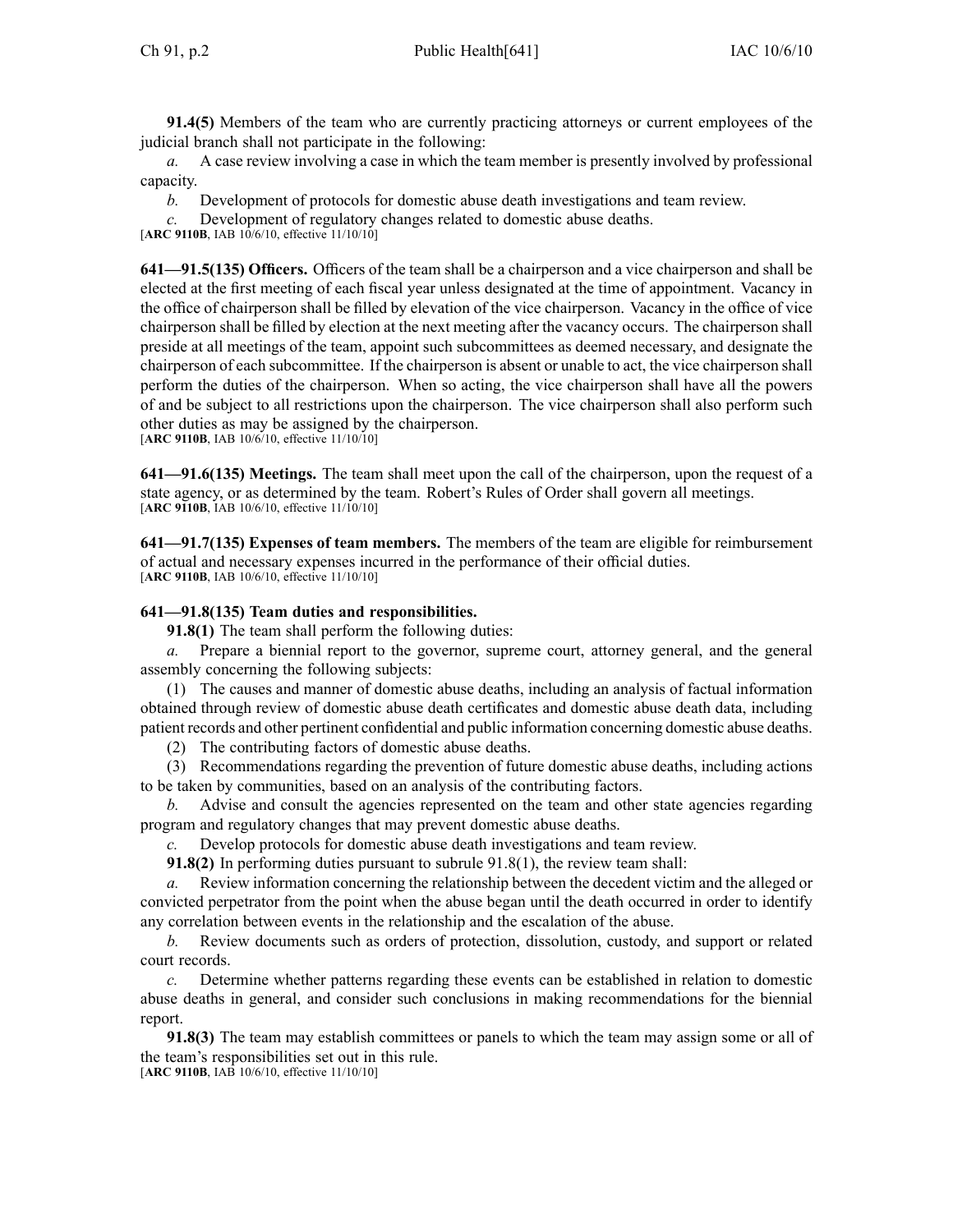**641—91.9(135) Liaisons.** The following individuals shall each designate <sup>a</sup> liaison to assist the team in fulfilling its responsibilities:

- 1. Director of public health.
- 2. Director of human services.
- 3. Commissioner of public safety.
- 4. Director of corrections.
- 5. Attorney general.
- 6. Director of education.
- 7. State court administrator.
- 8. Director of the law enforcement academy.
- 9. Director of human rights.
- 10. Administrator of the bureau of vital records of the department of public health.
- [**ARC 9110B**, IAB 10/6/10, effective 11/10/10]

**641—91.10(135) Confidentiality and disclosure of information.** The team and liaisons shall maintain the confidentiality of all information and records used in the review and analysis of domestic abuse deaths, including disclosure of information which is confidential under Iowa Code chapter 22 or any other provisions of state law.

**91.10(1)** No information on individual deaths contained in the records described in this rule shall be disclosed excep<sup>t</sup> for the purposes of the team, committee or subcommittee meeting, and no confidential information received in preparation for or during the course of such meeting shall be removed from the meeting room excep<sup>t</sup> for further review as authorized by the team chairperson.

**91.10(2)** In preparation for review of an individual death by the team or its authorized committee or subcommittee, the chairperson of the team or the chairperson's designee is authorized to gather all information pertinent to the review. This information may include, but is not limited to:

- *a.* Hospital records;
- *b.* Physician's records;
- *c.* School and child care records;
- *d.* Autopsy records;
- *e.* Child abuse registry, investigation or assessment records;
- *f.* State public assistance records;
- *g.* Traffic and public safety records;
- *h.* Law enforcement records;
- *i.* Fire marshal's records;
- *j.* Birth and death records; and
- *k.* Other relevant records necessary to conduct <sup>a</sup> complete review.

**91.10(3)** A person in possession or control of medical, investigative or other information pertaining to <sup>a</sup> domestic abuse death and related incidents and events preceding the domestic abuse death shall allow the inspection and reproduction of the information by the department upon the reques<sup>t</sup> of the department to be used only in the administration and for the duties of the Iowa domestic abuse death review team.

**91.10(4)** Information and records which are confidential under Iowa Code section 22.7 and Iowa Code chapter 235A, and information or records received from the confidential records, remain confidential under this rule.

**91.10(5)** A person does not incur legal liability by reason of releasing information to the department as required under and in compliance with this rule.

**91.10(6)** A person who releases or discloses confidential data, records, or any other type of information in violation of this rule is guilty of <sup>a</sup> serious misdemeanor. [**ARC 9110B**, IAB 10/6/10, effective 11/10/10]

#### **641—91.11(135) Immunity and liability.**

**91.11(1)** Review team members and their agents are immune from any liability, civil or criminal, which might otherwise be incurred or imposed as <sup>a</sup> result of any act, omission, proceeding, decision, or determination undertaken or performed, or recommendation made as <sup>a</sup> review team member or agen<sup>t</sup>